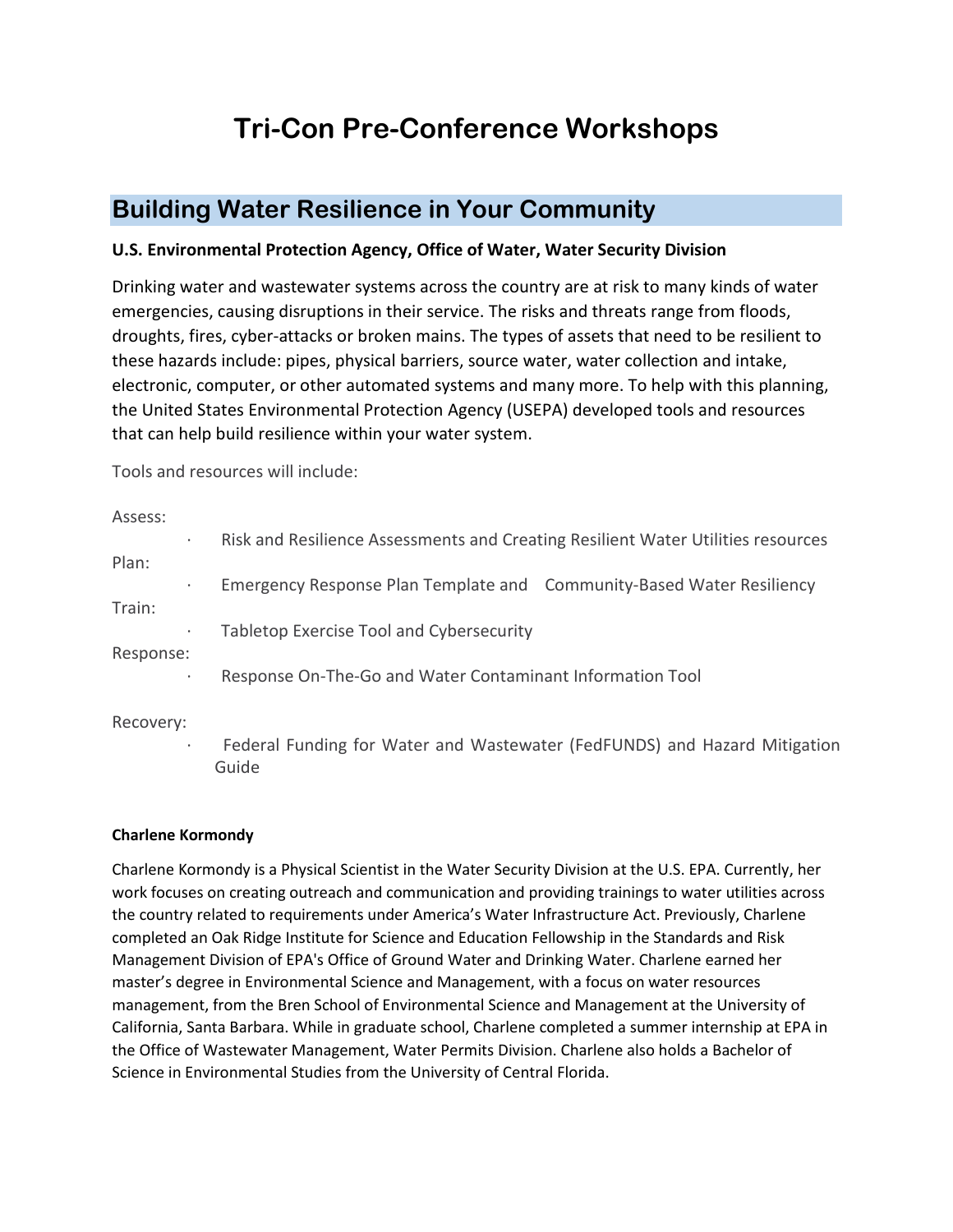#### **Curt Baranowski**

Curt leads EPA's Creating Resilient Water Utilities initiative, which provides resources for drinking water and wastewater utilities to address to climate change by promoting a clear understanding of climate science and adaptation options. Before working on climate-related water issues, Curt managed Agency programs that provided technical assistance and training to small community wastewater utilities. Curt has been with the U.S. EPA's Office of Water since 1998. Prior to joining EPA, Curt worked in the water and air programs of the New Jersey Department of Environmental Protection.

# **Verónica Aponte-Morales**

Verónica Aponte-Morales is a Physical Scientist at the Environmental Protection Agency's Office of Water, Water Security Division (WSD). The WSD's focus is on enhancing the preparedness and resiliency of the nation's drinking water and wastewater infrastructure. As a Water Laboratory Alliance Team member, Verónica serves as the Program Manager for the Water Contaminant Information Tool (WCIT). This database provides information on contaminants of concern for drinking water and wastewater systems. The information helps guide various activities in Emergency Response. She has also developed technical documents for the water sector that focus on the remediation and clean-up phases following a contamination incident. Before her position at EPA, Verónica worked as a research assistant at the University of South Florida, where she designed, implemented, operated, and maintained innovative physical, chemical, and biological processes to treat industrial wastewater. Verónica has an interdisciplinary educational background with a B.S. in Chemistry, an M.S. in Environmental Science, and a Ph.D. in Environmental Engineering.

# **Audrey Ramming**

Audrey Ramming is a member of EPA's Creating Resilient Water Utilities initiative, which provides water utilities with the resources and technical assistance needed to adapt to, and prepare for, changing climate conditions. Audrey joined the EPA's Office of Water in April 2022.

Prior to the EPA, Audrey worked in the corporate governance sector as an ESG Analyst for Institutional Shareholder Services; and before that, as a Climate Research Journalist for the Potomac Conservancy. Audrey holds a dual degree in Biology and Environmental Studies from Salisbury University and a Master's in Climate Science & Society from Columbia University in the City of New York.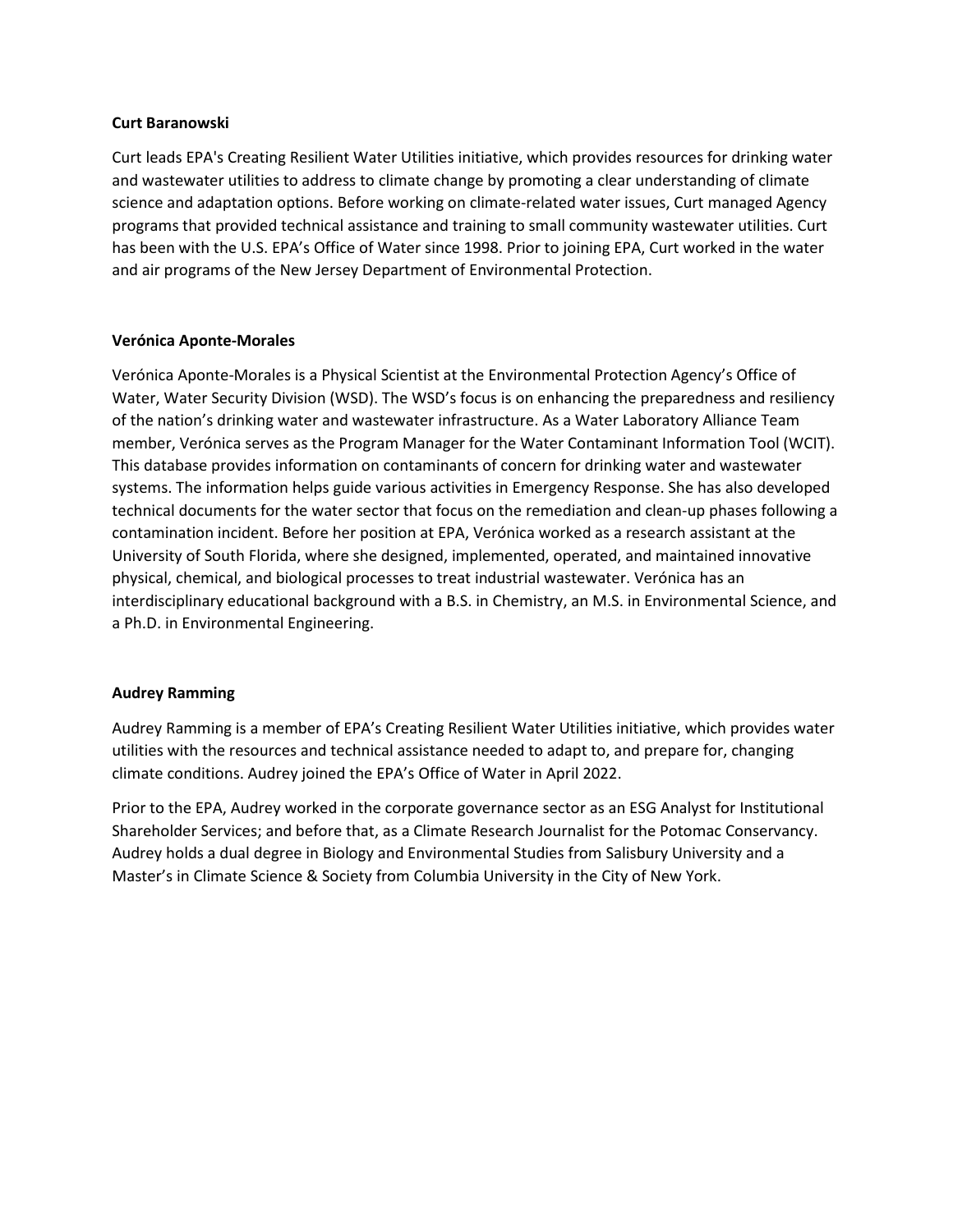# **The Science of Manholes**

# **J. Scott Shipe, Scott Inspection Services**

Logical Infrastructure Water Science is the objective of this presentation.

Teaching Students to Utilize Tools that are available regarding Soil Science, Corrosive Science, Flood Plain Soils or how to identify Priority Infrastructure

- Introduction: Why inspect manholes?
- Developing and maintaining accurate records for performing a logical sanitary sewer inspection audit
- Developing inspection maps with existing contract drawings
- Developing Manhole (MH) numbering system
- Midnight investigations
- Preparing collection system base maps
- Assigning manhole ID numbers when working with property
- Obtaining easement access where priority manholes are located; cleaning easements
- How to take a digital photograph of a sanitary sewer manhole and what equipment is needed for inspection
- Manhole components
- Identifying defects in manholes
- Evidence of surcharge conditions
- Evidence of Inflow & Infiltration
- Corrosion to concrete
- Mortar invert
- Diameters
- Odor Issues
- Color of sewage

**J. Scott Shipe** has 45 years of experience managing water & wastewater utilities having worked at four utilities. During his career he has developed many programs regarding addressing Inflow and Infiltration (I&I) & Sanitary Sewer Overflows (SSO's). He has performed countless projects, managed and or inspected over 10,000 Manholes and 3,000 Miles of Sewer Pipeline Infrastructure, including development of a comprehensive 35 step Sanitary Sewer Manhole Asset Inspection Program aimed at maintenance and rehabilitation for minimizing sanitary sewer overflows (SSO's) and (I&I).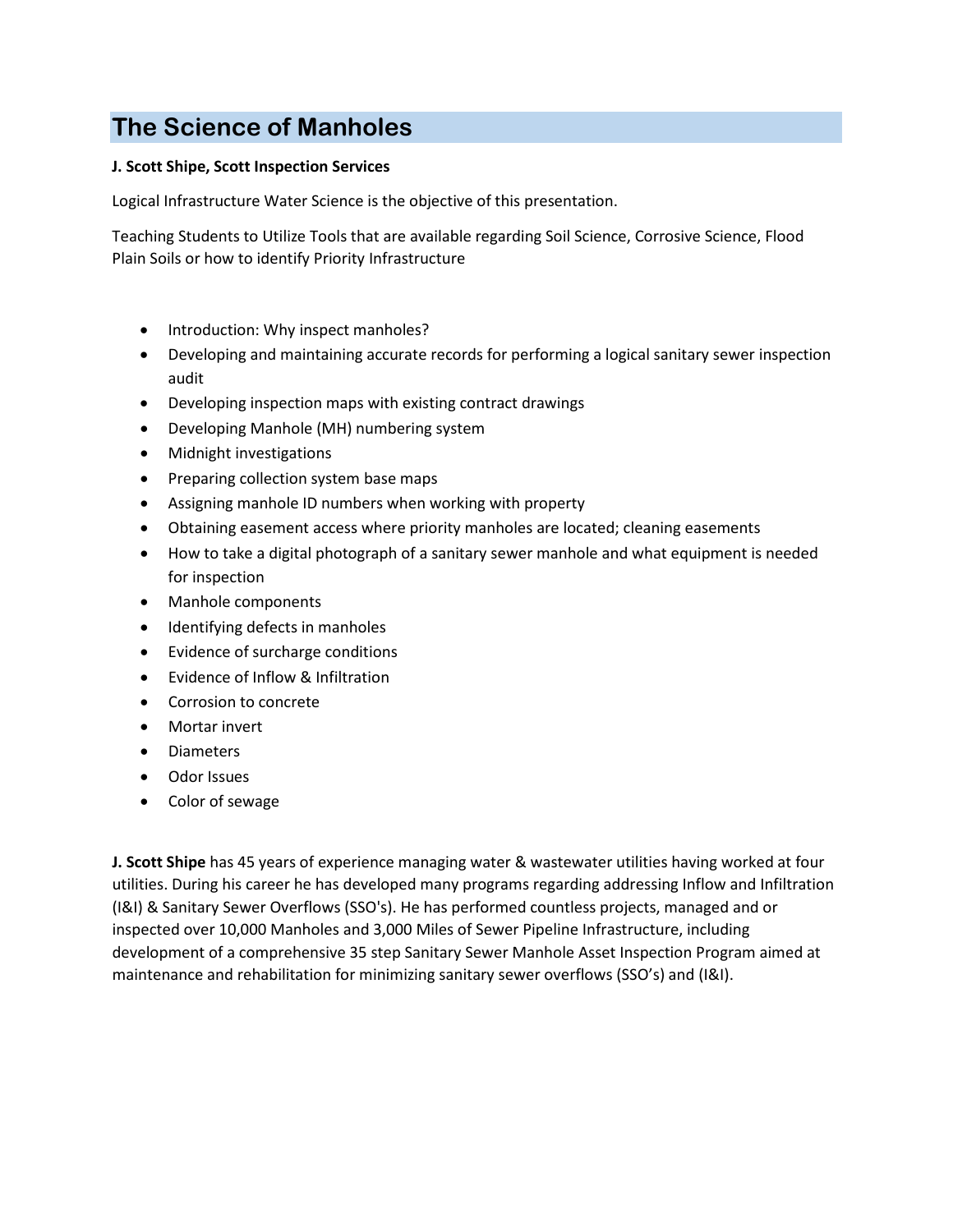# **Using Dashboards to Solve Problems Faster**

# **Presented by the Asset Management Committees of CSAWWA and CWEA**

| $1:00-1:15$   | Introductions and Kickoff                                                | Ethan Vidal - Xylem Assessment<br>Services |
|---------------|--------------------------------------------------------------------------|--------------------------------------------|
| $1:15 - 1:30$ | Defining the Goals: What Problems Can Dashboard<br>Solve? (Presentation) | Theresa Bruton - DC Water                  |
| $1:30-2:00$   | Goal Setting Activity (Small Group Activity)                             | Theresa Bruton - DC Water                  |
| $2:00-2:15$   | Data 101: Best Practices (Presentation)                                  | Brian Ball - City of Baltimore             |
| $2:15 - 2:45$ | Data Cleaning Activity (Small Group Activity)                            | Brian Ball - City of Baltimore             |
| $2:45-3:00$   | Break (Cookies & Coffee)                                                 |                                            |
| $3:00-3:30$   | Dashboard Skill Building (Presentation)                                  | Allen Brunson - Black & Veatch             |
| $3:30-4:00$   | Ask an Expert - Dashboard Skill Building (Panel)                         | Allen Brunson - Black & Veatch             |

#### Speaker Bios:

# Ethan Vidal

Mr. Ethan Vidal is a Program Manager for Xylem Assessment Services. He is a licensed professional engineer in Maryland with over 10 years of experience, specializing in leading linear asset condition assessment projects. He has a Bachelors degree in Psychology from Amherst College and earned a second Bachelors, in Civil Engineering, from the University of North Dakota in 2020. He is the Chair of the Asset Management Committee for CS AWWA.

# Theresa Bruton

Ms. Theresa Bruton is the Manager of Asset Management at DC Water's Blue Plains AWTP. Ms. Bruton has 20 years of experience in design, construction, commissioning, maintenance and operations in the water and wastewater industry. She has a Bachelors and Masters degree in Engineering, a Professional Engineer license in Maryland and has focused the last 6 years on Asset Management and Reliability.

# Brian Ball

Mr. Brian Ball is Chief of the Office of Asset Management for Baltimore City Department of Public Works. After serving in the United States Marine Corps for 12 years, Mr. Ball earned his Bachelors in Civil Engineering from Temple University in 2010. He has over 12 years of experience in condition assessment, rehabilitation, and asset management of buried infrastructure. He is a licensed professional engineer in Maryland.

# Allen Brunson

Mr. Allen Brunson is a data management and business intelligence consultant and professional engineer with over 21 years of experience in utility system planning and data program implementation. His specialties include data program planning and implementation, systems integration and business